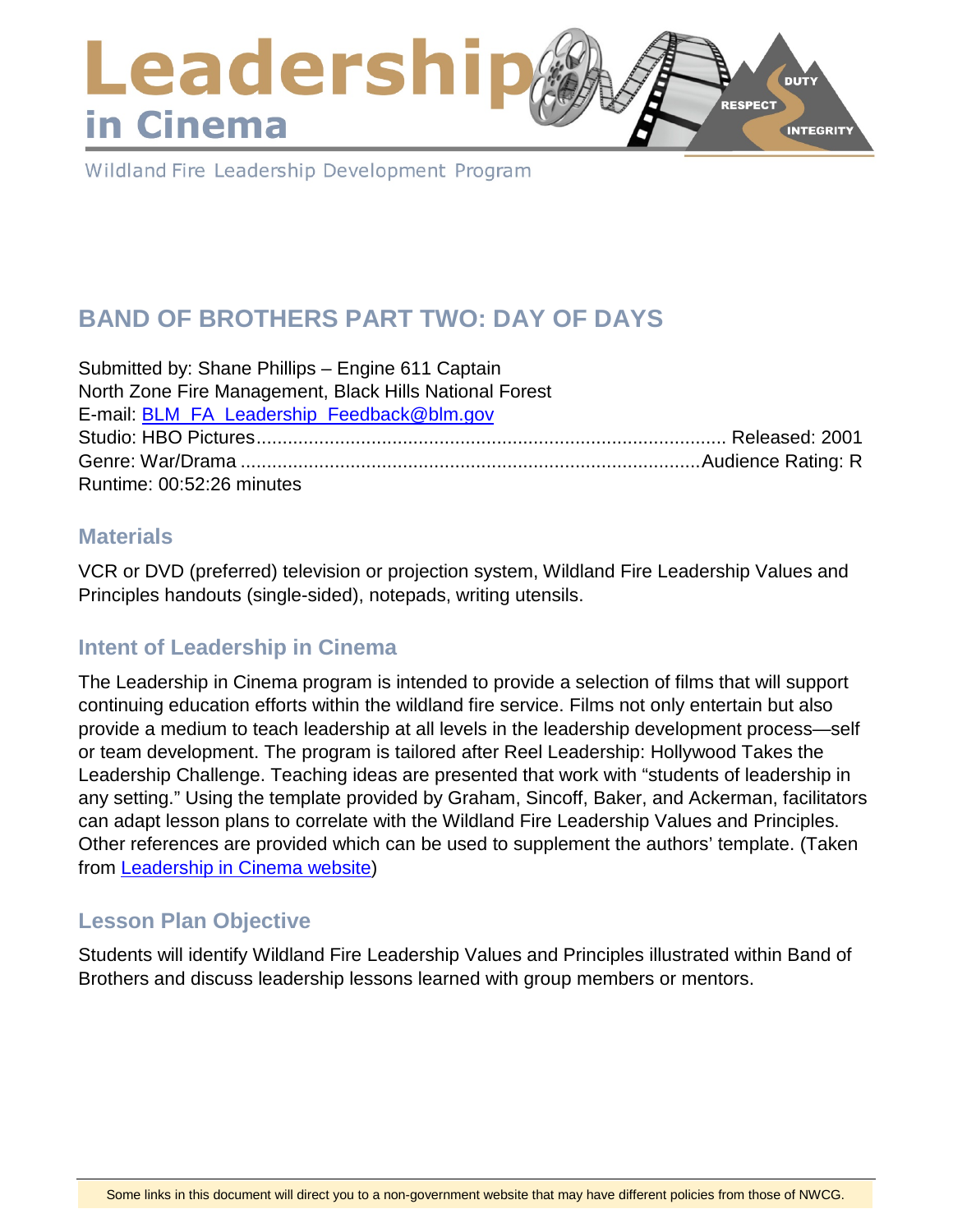## **Basic Movie Plot**

Starting with their rigorous boot camp training in Georgia in 1942, the miniseries recounts the remarkable achievements of this volunteer rifle company, which parachuted into France early on D-Day morning 1944; spearheaded the Market-Garden and Rhine offensives; engaged the Nazis in Bastogne and the Bulge; and captured Hitler's "impenetrable" Eagle's Nest at Berchtesgaden in 1945. (Taken from the **HBO** official website).

This Emmy-winning miniseries etched an unforgettably vivid portrait of WWII, as experienced by an Army unit serving in Europe, which parachuted into Normandy on D-Day and fought for the remainder of the war. Band of Brothers gives the history and tells the story of Easy Company, 506th Regiment of the 101st Airborne Division, US Army. Drawn from the interviews with survivors of Easy Company, as well as soldiers' journal and letters, Band of Brothers chronicles the experiences of these young men who knew extraordinary bravery and extraordinary fear. (Taken from the [History Channel\)](http://www.history.com/topics/d-day)

## **Cast of Main Characters**

| (Photographs of main characters at the end of the list) |  |
|---------------------------------------------------------|--|

## **Facilitation Options**

Band of Brothers is an excellent leadership film addressing multiple facets of the wildland fire leadership values and principles. Various avenues can be pursued depending upon the facilitator's intent. At a minimum, students can identify the Wildland Fire Leadership Values and Principles that are illustrated in the film. Students should be less concerned with how many principles they view within the film and more concerned with how the principles they do recognize can be used in their self-development as a leader. The film can be viewed in its entirety or by clip selection depending on facilitator intent and time schedules. Another method is to have the students view the film, and then hold the discussion session with the entire group.

## **Full-film Facilitation Suggestion**

When opting for the full-film method, the facilitator should follow the outline below:

- Facilitator will go over a basic plot of the movie and cover the objective.
- Review the Wildland Fire Leadership Values and Principles with students (Hand out sheets)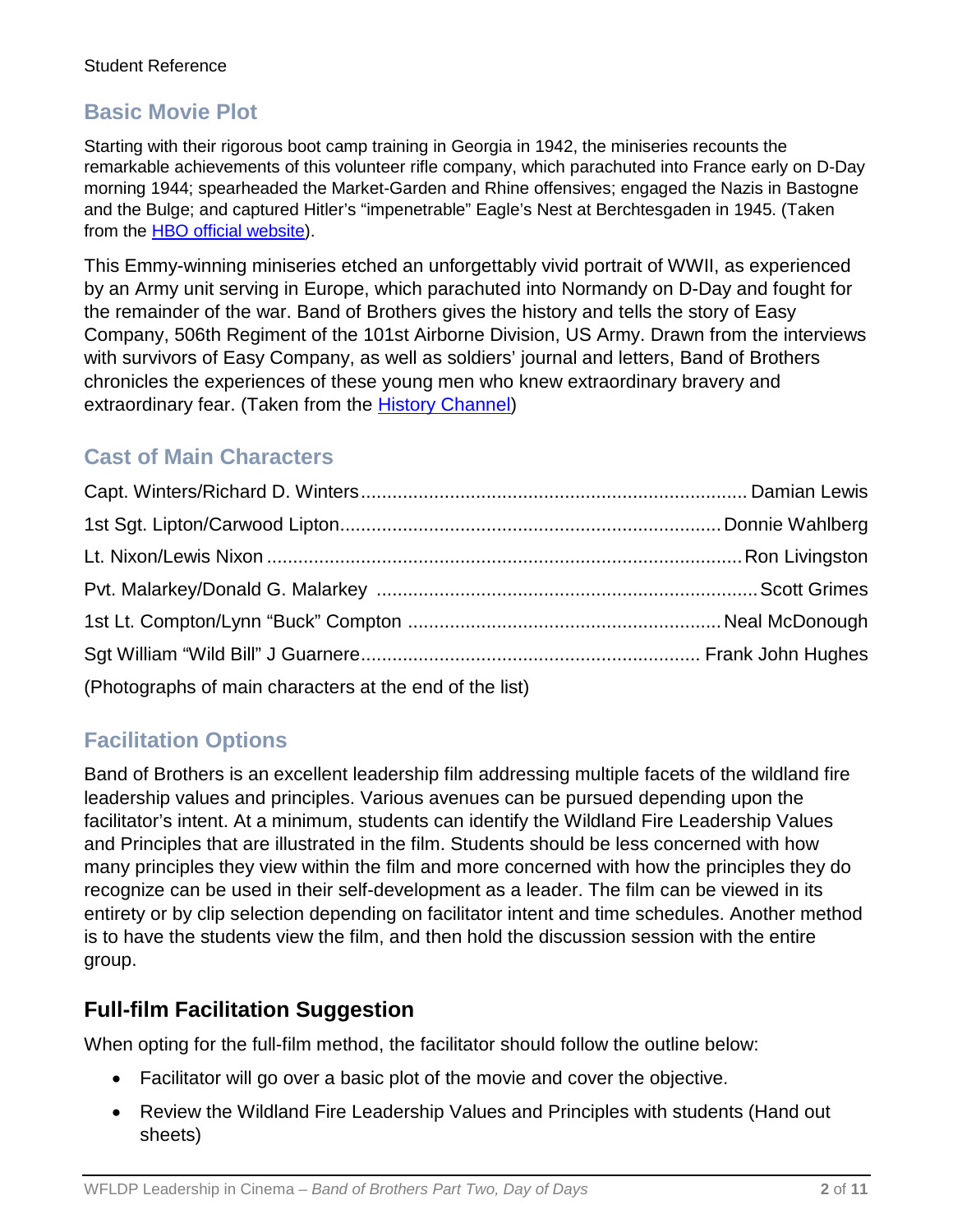- Advise students to document instances within the film that illustrate/violate the Wildland Fire Leadership Values and Principles on the handout provided.
- Show students Band of Brothers Part Two: Day of Days.
- Break. After showing the movie, provide at least 15 minutes for a break, and also give time for the students to discuss their finding and reflect on how this movie applies to their jobs and private lives.
- Have students discuss their findings and how they will apply leadership lessons learned to their leadership role in wildland fire suppression. The facilitator can reference the specific clips (see clip facilitation section) to encourage further discussion or help clarify points of interest.
- Wrap up the session and encourage students to apply leadership lessons learned in their personal and work lives, as well as take the opportunity to initiate or update their leadership self-development plan. Also, consider mentioning to the students about acquiring a mentor and relate this to the self-development plan.

## **Clip Facilitation Suggestion**

When opting for the clip method, the facilitator should follow the outline below:

- Break into smaller groups. (Optional) But consider breaking up into three groups, one for each of the values (example).
- Review the Wildland Fire Leadership Value or Principle(s) targeted for discussion. Hand out the sheets, and briefly go over each one, duty, respect and integrity.
- Facilitator will go over a basic plot of the movie and cover the objective.
- Facilitator will briefly describe the clip and guide the discussion of the clip to the specific principle that is discussed. Make sure to get plenty of feedback from the students before revealing the answer. (Spend approximately 5 minutes per clip).
- Have students discuss their findings and how they will apply leadership lessons learned to their leadership role in wildland fire suppression. The facilitator can reference the specific clips (see clip facilitation section) to encourage further discussion or help clarify points of interest.
- Wrap up the session and encourage students to apply leadership lessons learned in their personal and work lives, as well as take the opportunity to initiate or update their leadership self-development plan. Also, consider mentioning to the students about acquiring a mentor and relate this to the self-development plan.

## **Specific-Clip Usage**

**Facilitator Hint**: Ensure familiarity with each individual clip in order to guide the groups.

The following clips may assist facilitators with leadership discussions. All times are approximate. (Start time/Stop time.)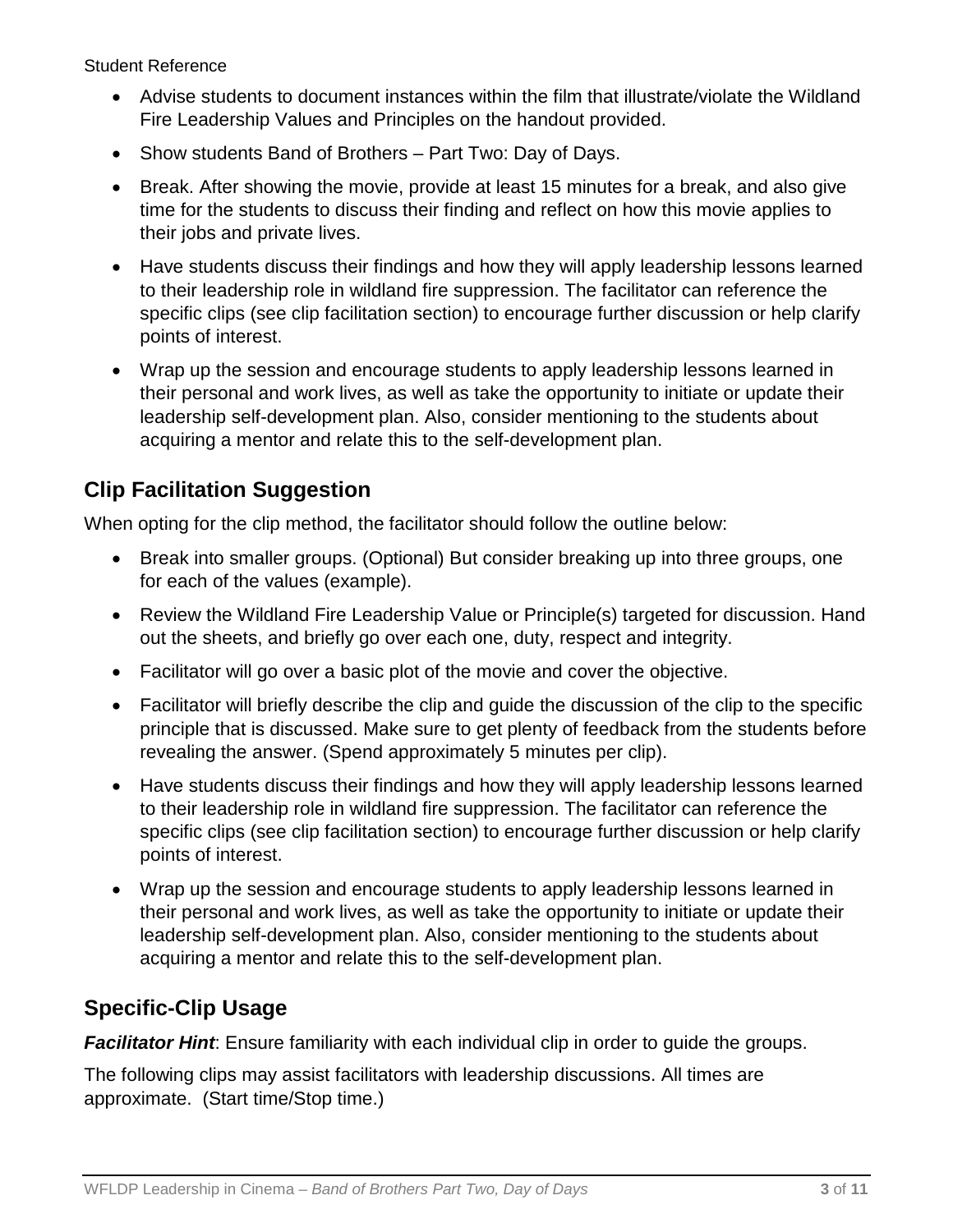### *Duty*

**Discussion Point One** (7:50/11:00): Winters commands his subordinates to get ready to jump. He makes timely decisions based on training. Then as one of the planes is going down, the pilot hits green light to get jumpers out. These are both good examples of sound and timely decision amidst the chaos.

**Discussion Point Two** (15:00/16:26): Winters shows proficiency by utilizing compass and map to find out location. He then makes a sound and timely decision to move forward.

**Discussion Point Three** (16:26/16:46): One of privates knew their location because he had studied sand tables.

**Discussion Point Four** (17:00/18:00): Winters assumes command of individuals he finds that are not part of his company. Common training and protocols comes into play.

**Discussion Point Five** (20:30/21:30): Lipton focuses his subordinates back to duty after they see a fellow jumper hanging from tree.

### *Respect*

**Discussion Point One** (13:00/14:30): Winters tells radio operator that he will pass on to his company commander that he lost radio. And that he was a gunman first. He is getting to know his subordinates and looking out for their well-being.

**Discussion Point Two** (18:00/19:10): Winters says wait for my command and Garnier does not. Winters lets Garnier know that he should follow command.

**Discussion Point Three** (29:00/39:30): Winters deploys and re-deploys his crew during this siege. He also gives many mission briefings and employs his subordinates in accordance with their capabilities.

**Discussion Point Four** (44:00/45:40):Winters build a team by taking a drink in front of his crew.

### *Integrity*

**Discussion Point One** (11:30/14:00): When they first land Winters remains calm and tells the Private that they are not lost, they are in Normandy. He also reminds one Private of preestablished protocols. This is a good example of setting the example.

**Discussion Point Two** (12:00/42:00): Winters repeatedly says "follow me" to his subordinates. This is a great example of setting the example and leading from the front.

**Discussion Point Three** (24:00/28:50): Winters confirms that first in line is not there and he assumes responsibility for company. He then lines out his resources to complete the mission at hand.

## **Film/Book Discussion**

Consider having a few students read Stephen E. Ambrose, *Band of Brothers: E Company, 506th Regiment, 101st Airborne from Normandy to Hitler's Eagle's Nest* (New York, 1992). Lead a discussion between students who have read the book and those who watched the film. Compare and contrast the book and the movie.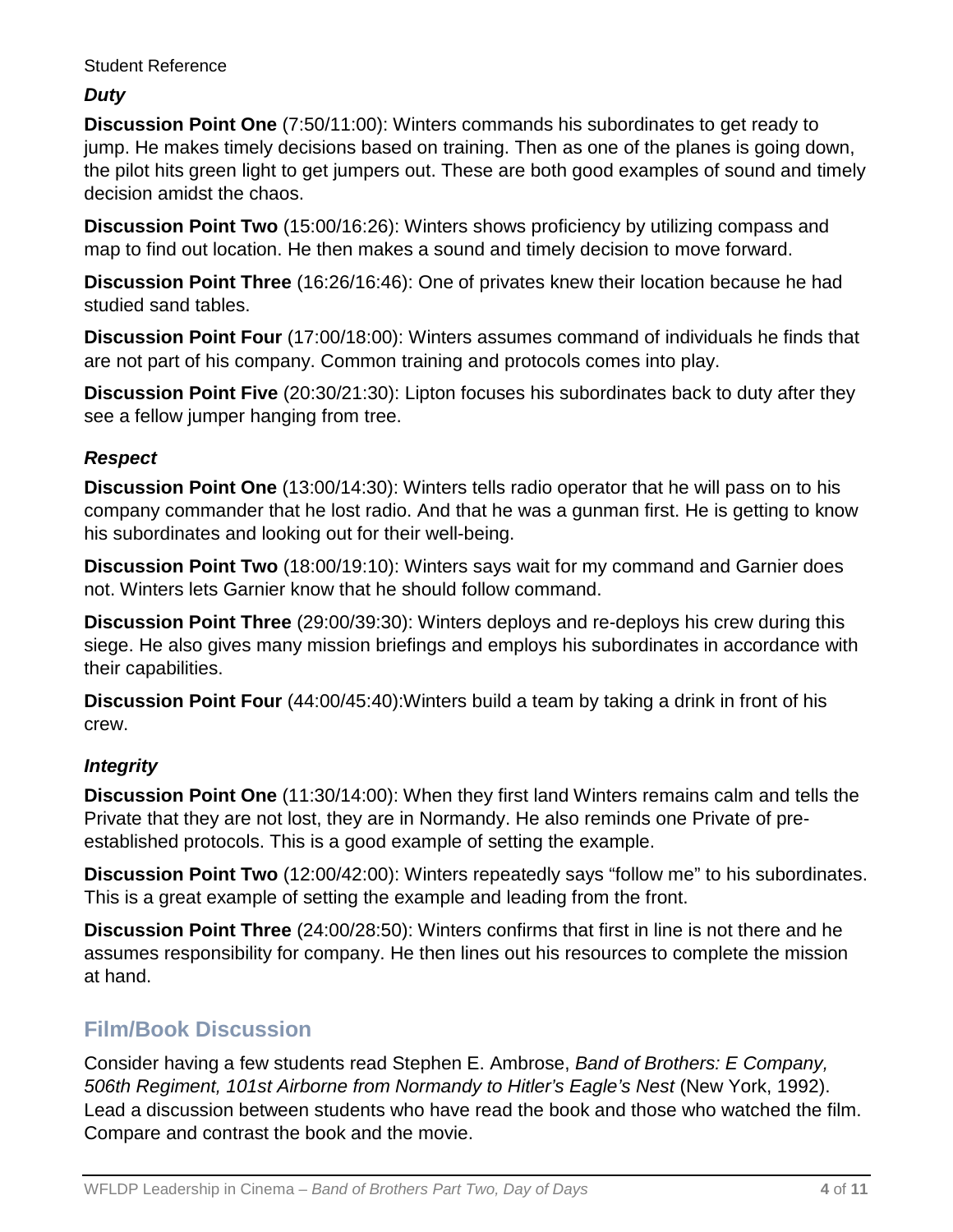### **References**

- [Band of Brothers website](http://www.hbo.com/band/landing/currahee.html)
- The Avalon Project: [World War II documents](http://avalon.law.yale.edu/subject_menus/wwii.asp)
- National Archives: [Powers of Persuasion Poster Art of World War II](https://www.archives.gov/education/lessons/wwii-posters)

### *Resources – Books*

- Ambrose, Stephen E. *Band of Brothers: E Company, 506th Regiment, 101st Airborne from Normandy to Hitler's Eagle's Nest.* New York. 1992.
- Kennedy, David. *Freedom from Fear: The American People in Depression and War, 1929-1945*. 1999.

Hyperlinks have been included to facilitate the use of the Wildland Fire Leadership Development Program website. Encourage students of leadership to visit the website [\(https://www.fireleadership.gov/\)](https://www.fireleadership.gov/).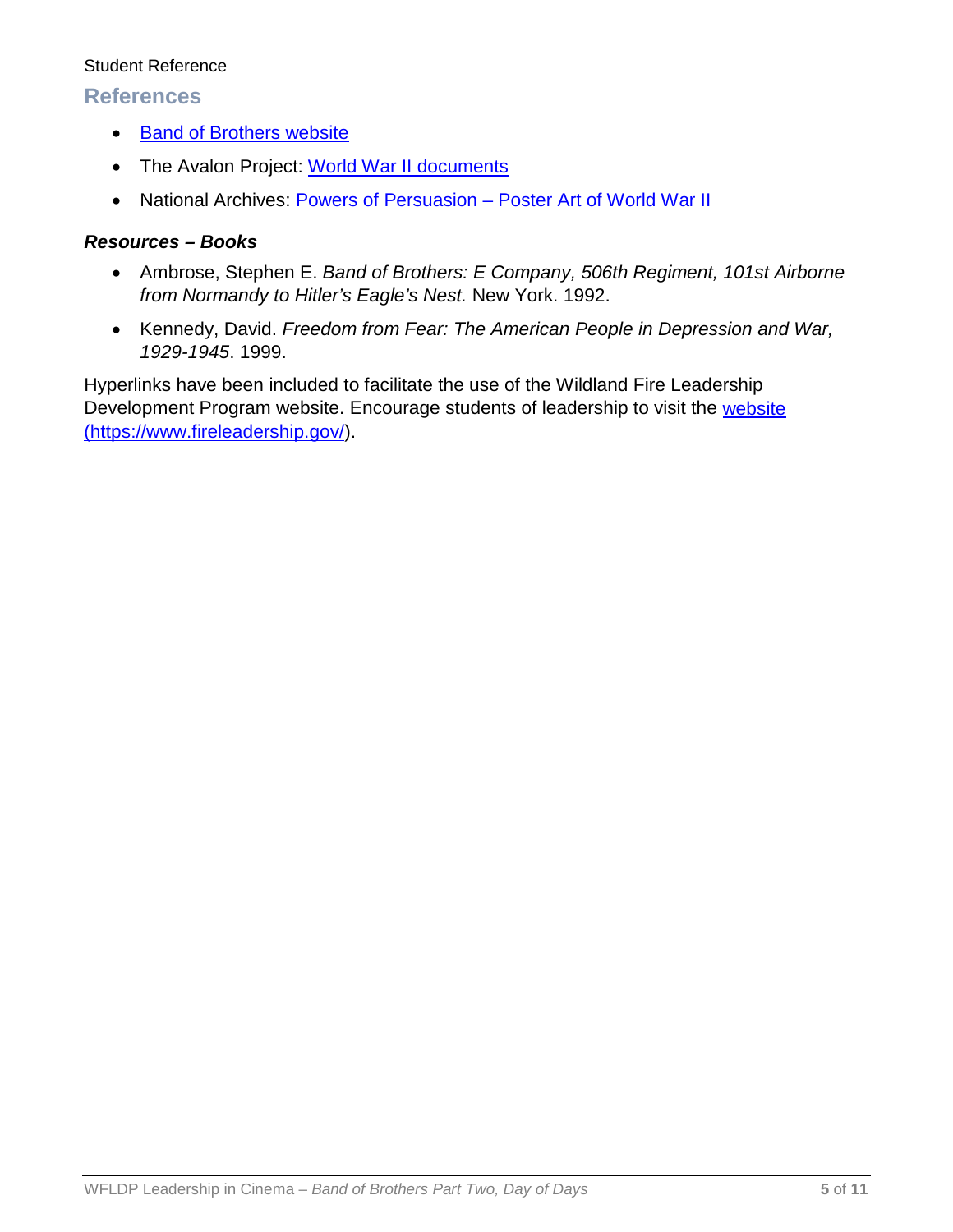## **Facilitator Reference**

Below is a short list of examples from the movie that coincide with the Wildland Fire Leadership Values and Principles. Discuss leadership lessons learned from the film with the class and have the class discuss these within their groups. Have the group document film clips illustrating the Wildland Fire Leadership Values and Principles.

### *Duty*

- 1. Be proficient in your job, both technically and as a leader.
- 2. Make sound and timely decisions.
- 3. Ensure that tasks are understood, supervised and accomplished.
- 4. Develop your subordinates for the future.
	- Winters is very proficient in his job. (Specifically, how did Winters show that he was proficient in his job?)
	- The example of Winters recognizing that they did not know their position when they first landed, he made a timely decision. (Specifically, how did Winters provide an example of making a timely decision?)
	- Briefings given by Winters are examples of good briefings for the situation. (How does he ensure tasks are understood?)
	- In this episode, how does Winters develop his subordinates for the future?

#### *Respect*

- 1. Know your subordinates and look out for their well-being.
- 2. Keep your subordinates informed.
- 3. Build the team.
- 4. Employ your subordinates in accordance with their capabilities.
	- Winters knows all the men under his command by name. (Why is this important?)
	- How does Winters look out for the well-being of his subordinates?
	- Winters briefs his men many times during this episode. (What can you take away from these briefings to utilize yourself?)
	- What are some ways Winters builds a team?

#### *Integrity*

- 1. Know yourself and seek improvement.
- 2. Seek responsibility and accept responsibility for your actions.
- 3. Set the example.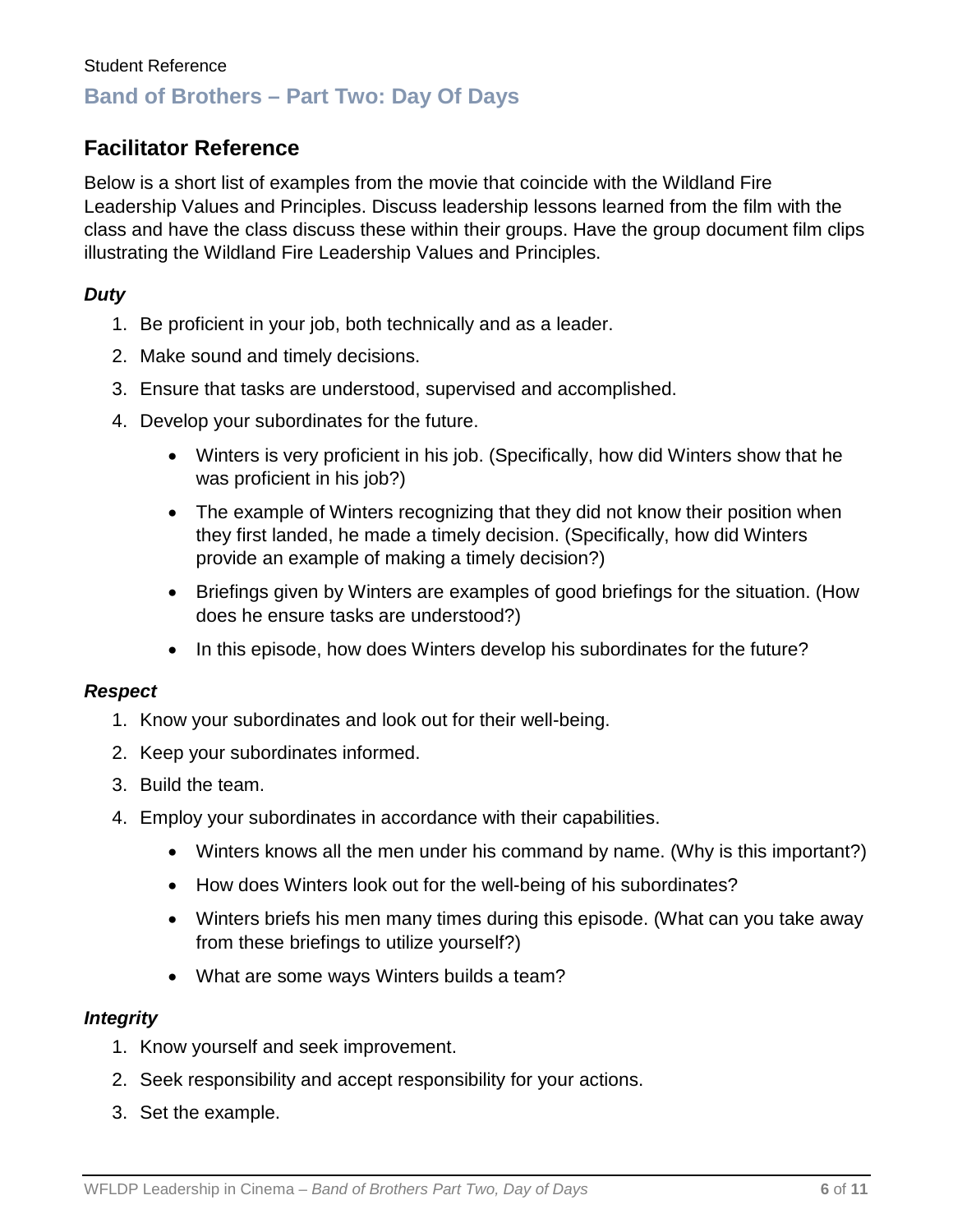- Winters knew his capabilities and that of his men. (By his actions, could you assume that he embodied the "know yourself" principle?)
- Winters is deeply affected by the loss of one of his men. (Why was this response so important?)
- Winters repeatedly says "follow me" when in combat situations. (How do you think his subordinates feel about his level of integrity?)
- Winters shares in the hardships of his subordinates. (What sorts of examples can you give of him sharing in the hardships of his subordinates?)

## **Questions To Generate Further Discussion**

Excerpt from: "Leaders We Would Like to Meet" Interviews

- 1. What makes you want to follow someone?
- 2. What kind of leader do you think you are? What do you think others would say?
- 3. If you were to pick three of the most important character traits for an effective leader, what would those be?
- 4. Are leaders born or made?
- 5. Who are some of the individuals that had a significant influence on your life? Currently, who do you think is leadership role model and why?
- 6. If you are not currently in fire, how do you think this movie could be applied to your job?
- 7. What are some of the toughest decisions or dilemmas you have faced? What helped to guide you through those situations?
- 8. Why do you think people follow you?
- 9. How do some of the events in Band of Brothers apply specifically to your job, to your personal life?
- 10.Which character in Band of Brothers do you think is most like you?
- 11.How do you go about initiating a new idea in order to put it into practice?
- 12.Regarding leadership, what quotes come to mind?
	- "Before honor comes humility." Proverbs
	- "Lead me, follow me, or get out of my way." General George Patton
	- "Leadership is not only doing the right thing, but it is doing the right thing at the right time." Life Application Bible
	- "Leaders are not born, they are made. They are made by hard effort, which is a price all of us must pay to achieve any goal that is worthwhile." Vince Lombardi
	- "Only one man in a thousand is a leader of men, the other 999 follow women." Groucho Marx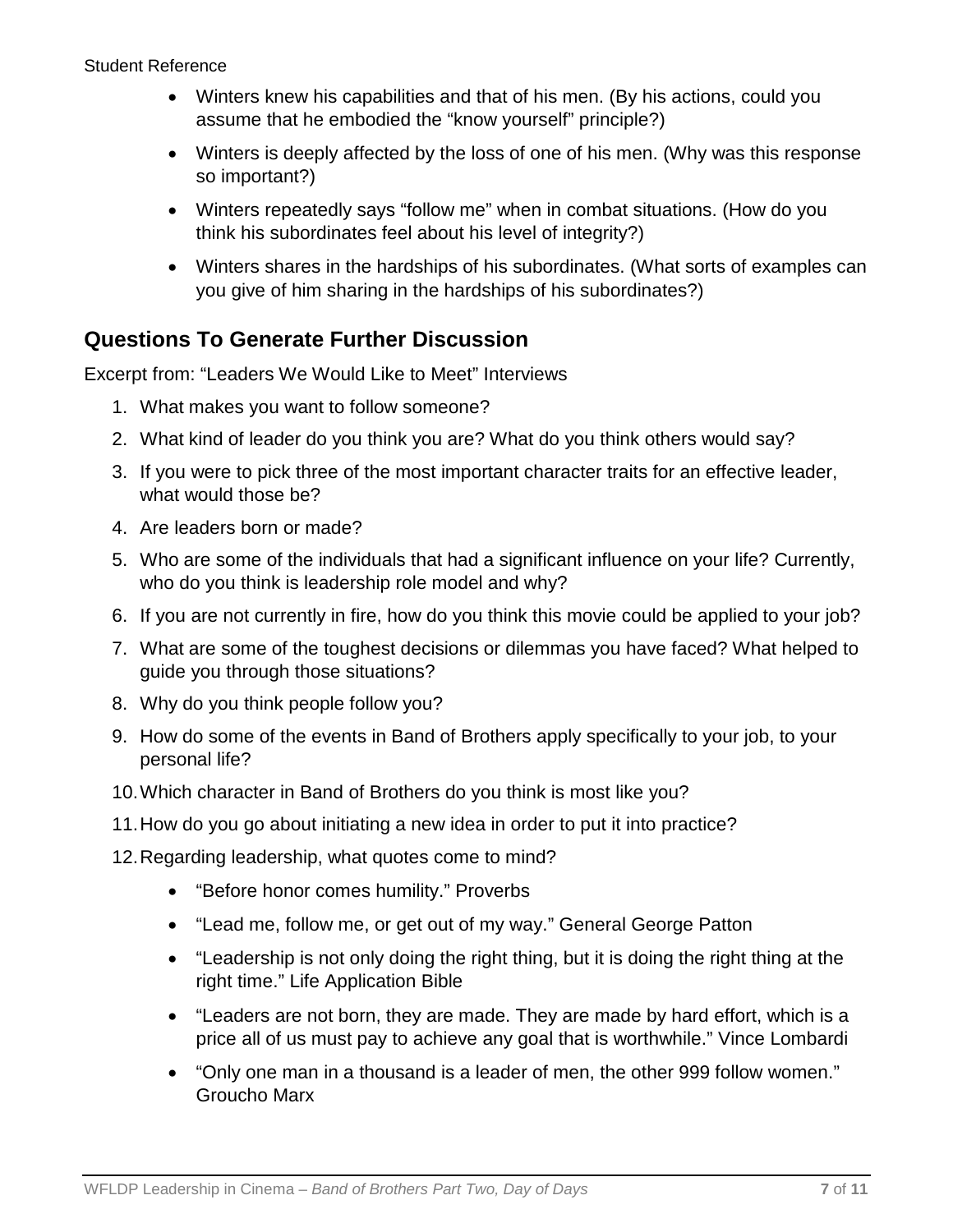## **Band of Brothers – Part Two: Day Of Days**

Document film clips illustrating the Wildland Fire Leadership Values and Principles and discuss leadership lessons learned from the film with the class.

## **Duty**

- 1. Be proficient in your job, both technically and as a leader.
- 2. Make sound and timely decisions.
- 3. Ensure that tasks are understood, supervised and accomplished.
- 4. Develop your subordinates for the future.

### **Respect**

- 1. Know your subordinates and look out for their well-being.
- 2. Keep your subordinates informed.
- 3. Build the team.
- 4. Employ your subordinates in accordance with their capabilities.

### **Integrity**

- 1. Know yourself and seek improvement.
- 2. Seek responsibility and accept responsibility for your actions.
- 3. Set the example.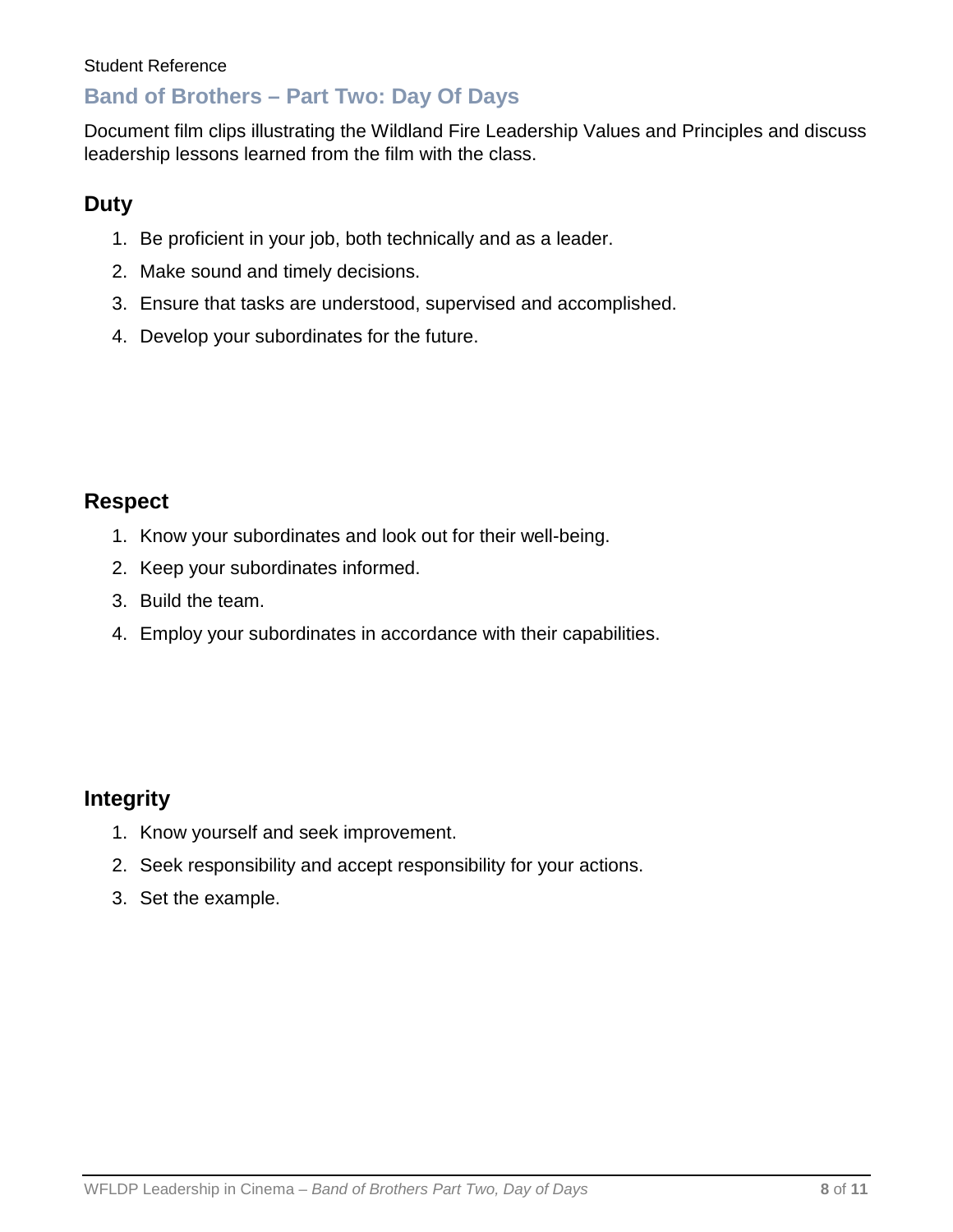#### Be proficient in your job, both technically & as a leader.

- Take charge when in charge.
- Adhere to professional standard operating procedures.
- Develop a plan to accomplish given objectives.

#### Make sound & timely decisions.

- Maintain situation awareness in order to anticipate needed actions.
- Develop contingencies & consider consequences.
- Improvise within the commander's intent to handle a rapidly
- changing environment.

#### Ensure that tasks are understood, supervised, accomplished.

- Issue clear instructions.
- Observe & assess actions in progress without micro-managing.
- Use positive feedback to modify duties, tasks & assignments when appropriate.

#### Develop your subordinates for the future.

- Clearly state expectations.
- Delegate tasks that you are not required to do personally.
- Consider individual skill levels & developmental needs when assigning tasks.

#### Know your subordinates and look out for their well-being.

- Put the safety of your subordinates above all other objectives.
- Take care of your subordinate's needs.
- Resolve conflicts between individuals on the team.

#### Keep your subordinates informed.

- Provide accurate & timely briefings.
- Give the reason (intent) for assignments & tasks.
- Make yourself available to answer questions at appropriate times.

#### **Build the team.**

- Conduct frequent debriefings with the team to identify lessons learned.
- Recognize accomplishments & reward them appropriately.
- Apply disciplinary measures equally.

#### Employ your subordinates in accordance with their capabilities.

- Observe human behavior as well as fire behavior.
- Provide early warning to subordinates of tasks they will be responsible for.
- Consider team experience, fatigue & physical limitations when
- accepting assignments.

#### Know yourself and seek improvement.

- Know the strengths/weaknesses in your character & skill level.
- Ask questions of peers & supervisors.
- Actively listen to feedback from subordinates.

#### Seek responsibility and accept responsibility for your actions.

- Accept full responsibility for & correct poor team performance.
- Credit subordinates for good performance.
- Keep your superiors informed of your actions.

#### Set the example.

- Share the hazards & hardships with your subordinates.
- Don't show discouragement when facing setbacks.
- Choose the difficult right over the easy wrong.





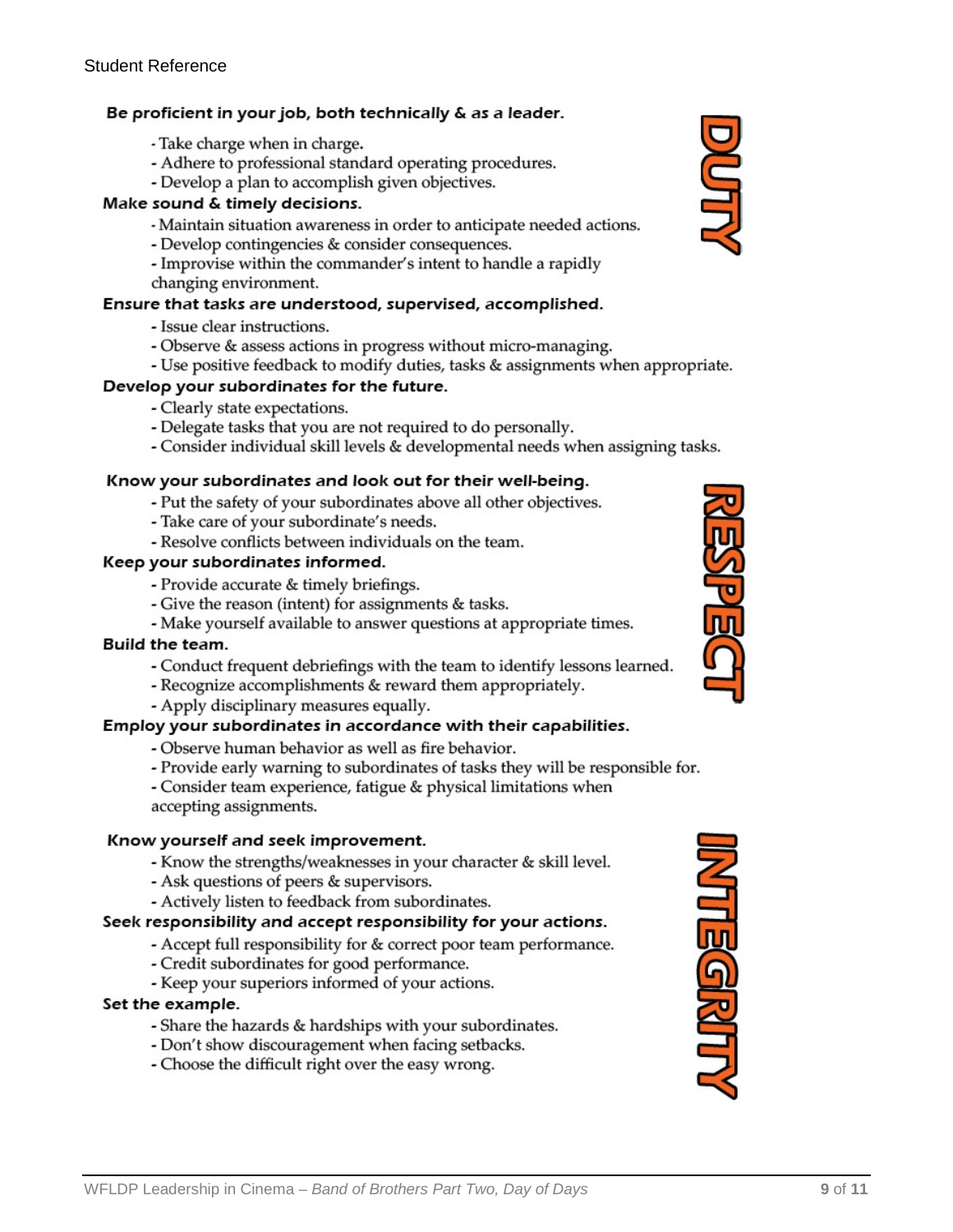



### **Leadership Self Development Plan**

For Wildland Firefighters...a Lifetime of Learning

**Next level of leadership:**

**Directed reading (Professional Reading Program) and other self-study:**

**Training (Next wildland fire L- and S-courses):**

**Details (Temporary assignments with new or increased responsibility):**

**Mentor (Identifying and asking a role model to provide guidance):**

**Outside Activities (Associations, volunteer programs, higher education, etc.)**

| Employee: | Date: |
|-----------|-------|
|           |       |
|           |       |

**Supervisor: Date: Date: Date: Date: Date: Date: Date: Date: Date: Date: Date: Date: Date: Date: Date: Date: Date: Date: Date: Date: Date: Date: Date: Date: Date: Date:**